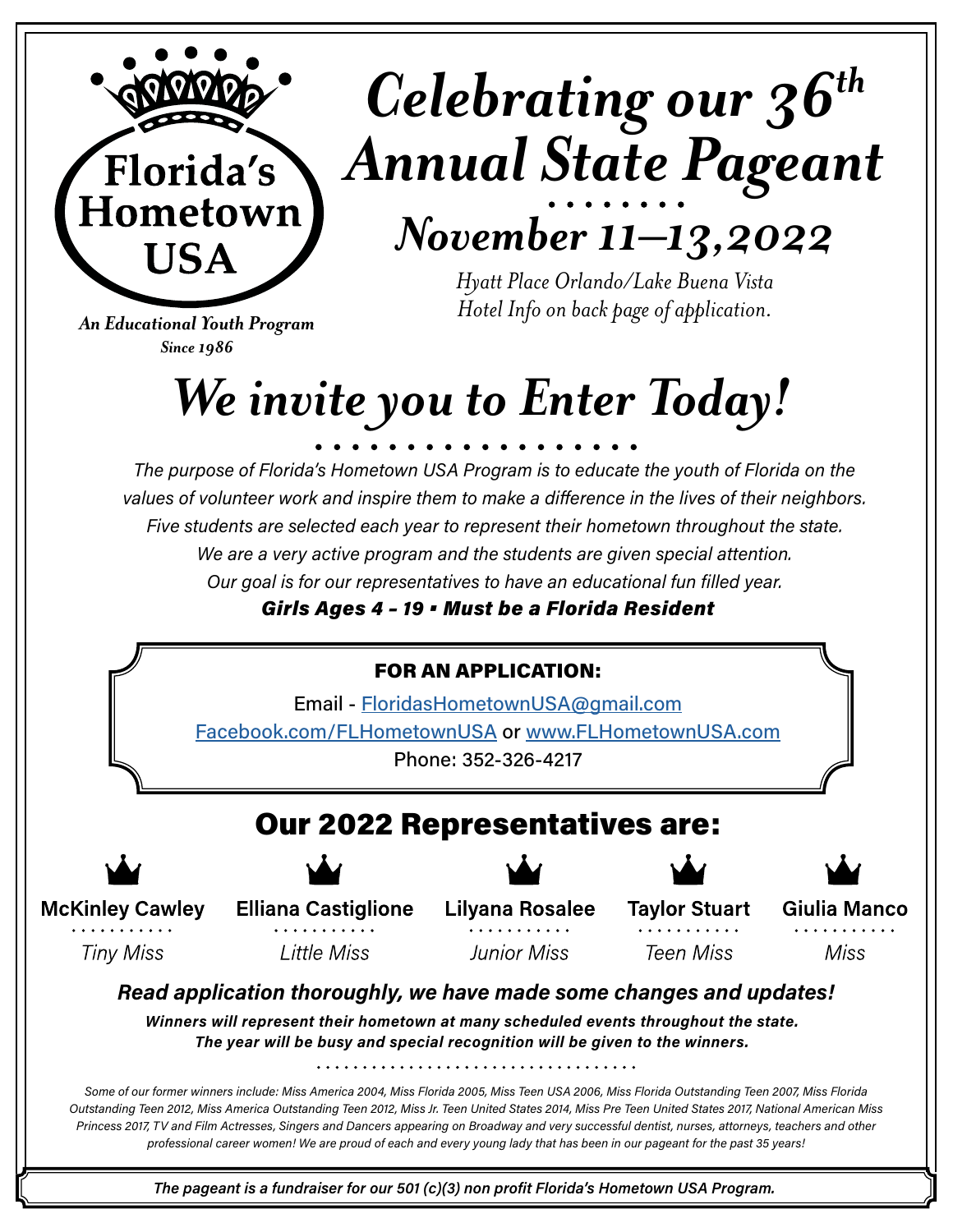Our annual state pageant is the main fundraiser for our non-profit program. It will be a time of fun and excitement as you make new friends and officially represent your hometown! . **PLEASE NOTE OUR AGE DIVISIONS ARE:**

### **TINY: AGE 4-6 LITTLE: 7-9 JUNIOR MISS: 10-12 TEEN MISS: AGE 13-15 MISS: 16-19**

You must compete in the age division as of your age an November 11. 2022 No grace periods. You are allowed to move up only one age division if you choose to. Example: If you are in the Junior age division and feel you look older and more mature, you may move up to the Teen division.

**LINE UP FDR EACH AGE DIVISION WILL BE DONE IN ALPHABETICAL ORDER.** This alternates each year.

### **The competition will consist of Interview, Casual Wear and Gown. SCORES WILL NOT BE AVAILABLE, JUDGES DECISIONS ARE FINAL.**

**INTERVIEW** outfit should be a Sunday dress, suit. Etc. And should show you at your best. It will be a fun time, so please be yourself. Try not to sound programmed, just be natural with lots of personality. The purpose of the interview is for the judges to get to know you.

**NO** makeup allowed in Interview for Tiny and Little age divisions. This includes foundation, mascara and lip gloss. One point will be deducted from your total Interview score if make up is worn in Tiny and Little divisions. Pageant staff will be checking! Make up for Junior Miss, Teen Miss and Miss should be age-appropriate and not overdone.

**CASUAL WEAR** will be the outfit of your choice - dressy or casual shorts, slacks, skirt etc. Your outfit should be age appropriate. It is for the Judges to see you in another look. Casual wear is not a modeling competition. No high glitz, no taking off jackets, etc. In this event you may do your own routine - whatever you choose but remember you are not being judged on your modeling ability. It should show your poise, projection, and presentation of your outfit. Upbeat music will be playing during this event.

**GOWN:** In this competition, you may wear the dress of your choice. Tiny and Little may wear either long or short dress (most Tiny wear short). Junior, Teen and Miss should wear a long dress. Remember, all gowns should be age-appropriate and not too mature looking for your age.

**\*\*There will be** *NO* **onstage speech as you came on stage for gown competition. You will do your own routine in gown. You will then go to the MC on the right of the stage. Tiny, Little - will be asked simple questions from info on your application. Nothing hard, just conversation! Junior, Teen and Miss will be asked an on stage question. You will enter the stage on the left and exit on the right. There is not a time limit for the routines, but do not let the judges become bored.**

| >>> X1 >>> X2 >>> X3 >>> Exit<br>Enter |  |  |
|----------------------------------------|--|--|
|----------------------------------------|--|--|

**(You may walk forward and back from X2)** The X's will not be marked on the stage.

**MAKE-UP** for Casual Wear and Gown (all ages) should not be overdone - remember to look your age. We are not a glitz pageant - more natural. The Judges will be informed that the younger contestants should not have on heavy makeup - let your natural beauty show through!! There will be a winner and runner-ups in each age division. The winners will receive a crown, trophy, monogrammed banner, gifts and **\$500.00.** *Winners will also be very busy making appearances throughout the state.* 

*The entry fee is \$350.00.* Family, friends, or a business may sponsor you. Your sponsors will be announced while you are an stage. Submit fees by check, money order or **PayPal. - Linda@FLHometownUSA.com If sending by PayPal, be sure to send as Friends and Family or include the PayPal fee.** 

**PHOTOGENIC:** Please submit an unframed black & white or color photo at check-in. **Entry fee: \$50.00.** You may enter up to 3 additional photos at **\$20.00 each**. We prefer more natural photos, not totally digitally enhanced. There will be a winner in each age division for Photogenic.

**Also, BEST CASUAL WEAR OUTFIT, BEST DRESS, AND BEST SMILE** - there will be a winner for these in each age division. No extra charge. These are included in your entry fee.

*Entry fee (\$350.00) must be paid by November 4, 2022. Photogenic fees may be paid at registration (CASH ONLY) but you* must check on the application if you are entering. T-shirts will be an sale for **\$10.00**. Contestants should wear their T-shirts, shorts, or jeans to our Saturday night party. We hope you will purchase a T-shirt to wear for the weekend and for a keepsake. Be sure to order your size on the application.

**Our program believes in helping those less fortunate. We ask that each contestant bring a game, doll, toy, etc. No stuffed animals. Please bring to registration. The toys will be delivered to area hospitals at Christmas. Another fun thing that we do is to have each contestant bring a gift for everyone in your age group. This can be a card, candy, handmade craft or something pertaining to your hometown. Be creative! Make sure it is not expensive. It should be a small souvenir to wish each other good luck. It will add a special treat for the girls and keepsakes for all to enjoy. Please bring 8 favors to registration. Do not call and ask how many in your group - bring 8. If there is more than 8, we will let you know before the pageant!**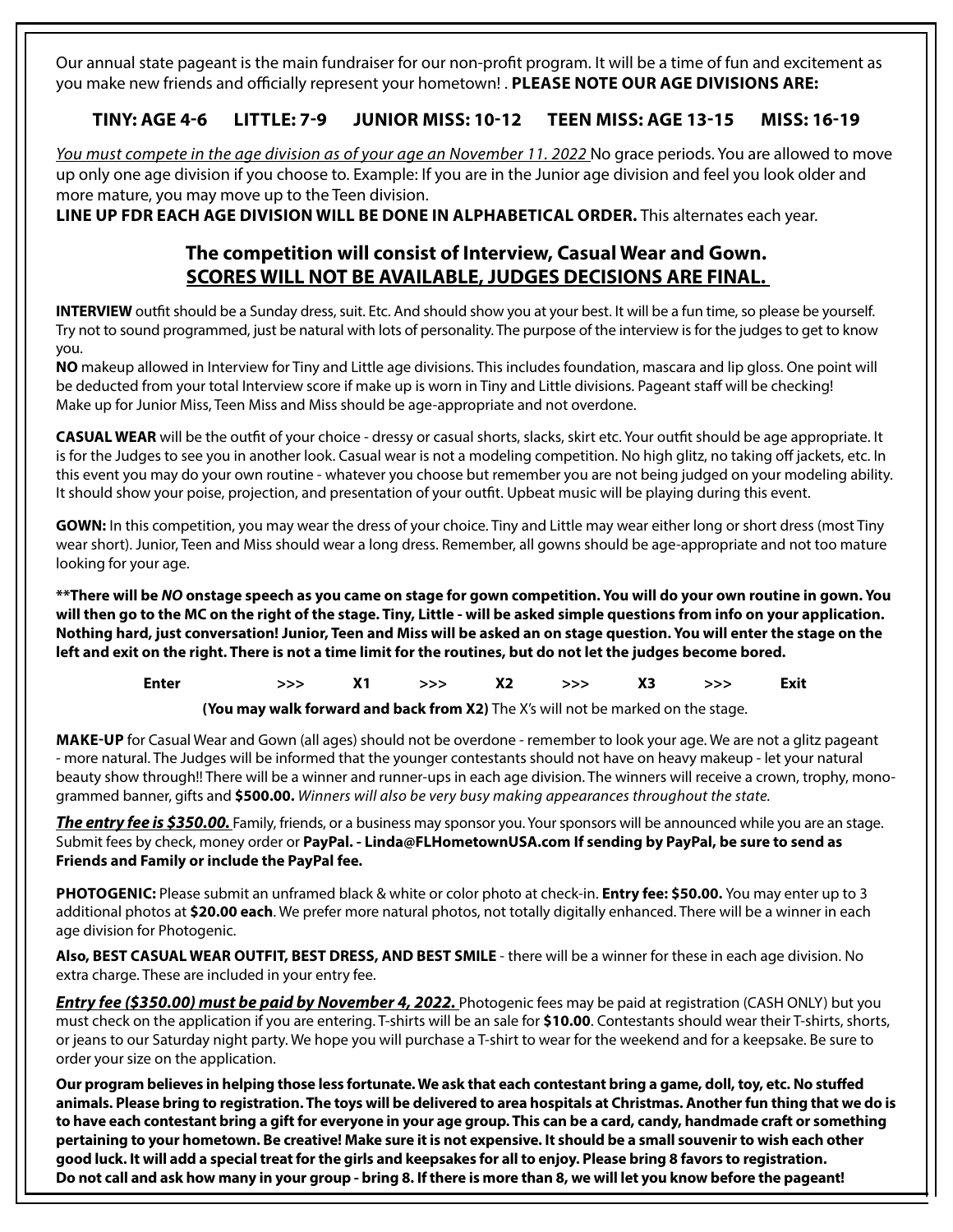| Fill out application Online or Mail to:<br>FLORIDA'S HOMETOWN U.S.A. P.O. BOX 337,<br>FRUITLAND PARK, FL 34731-0337<br>Payment by check or PayPal - send Friends or Family or pay PP fees.<br>Call if you have any questions . 352-326-4217                                                                                                                                                |                   |                                                                                  |  |  |
|--------------------------------------------------------------------------------------------------------------------------------------------------------------------------------------------------------------------------------------------------------------------------------------------------------------------------------------------------------------------------------------------|-------------------|----------------------------------------------------------------------------------|--|--|
| Name:                                                                                                                                                                                                                                                                                                                                                                                      | Age Division:     |                                                                                  |  |  |
| Address:                                                                                                                                                                                                                                                                                                                                                                                   | City:             | Zip:                                                                             |  |  |
| Birth Date:<br>Phone:<br>Age:                                                                                                                                                                                                                                                                                                                                                              | Email:            |                                                                                  |  |  |
| Hair Color:<br>Grade:                                                                                                                                                                                                                                                                                                                                                                      | Eye Color:        |                                                                                  |  |  |
| Parent Name:                                                                                                                                                                                                                                                                                                                                                                               |                   |                                                                                  |  |  |
| <b>Favorite Vacation:</b><br><u> 1989 - Johann Stoff, amerikansk politiker (d. 1989)</u>                                                                                                                                                                                                                                                                                                   |                   |                                                                                  |  |  |
| Favorite TV Show or Movie:<br><u> 1989 - Andrea State Barbara, política e a f</u>                                                                                                                                                                                                                                                                                                          | Favorite Subject: |                                                                                  |  |  |
| Favorite Thing to do in your Hometown:                                                                                                                                                                                                                                                                                                                                                     |                   |                                                                                  |  |  |
| Hobbies:<br><u> 1989 - Johann John Stone, Amerikaansk politiker († 1908)</u>                                                                                                                                                                                                                                                                                                               |                   |                                                                                  |  |  |
| Ambition - One Day I Would Like To Be:                                                                                                                                                                                                                                                                                                                                                     |                   | ,我们也不能在这里的时候,我们也不能在这里的时候,我们也不能会在这里的时候,我们也不能会在这里的时候,我们也不能会在这里的时候,我们也不能会在这里的时候,我们也 |  |  |
| Sponsor:                                                                                                                                                                                                                                                                                                                                                                                   |                   |                                                                                  |  |  |
| Child-<br>T-Shirt (Select your size)<br>$S(6-8)$<br>$\vert$ M (10-12) $\vert$ L (14-16)                                                                                                                                                                                                                                                                                                    | Adult -           | $\sf S$<br>M<br>L.<br>XL                                                         |  |  |
| I do hereby agree to abide by the rules and regulations of the pageant. I, the undersigned, fully agree and understand that the<br>pageant or the facilities where the pageant is being held is in no way responsible for any injuries or accidents that may occur.<br>I agree that the Judge's decision will be final and that my family and I will show forth good conduct at all times. |                   |                                                                                  |  |  |
| I release consent for any photographs and videos taken to be used by the pageant for promotional purposes.                                                                                                                                                                                                                                                                                 |                   |                                                                                  |  |  |
| Parent Signature:                                                                                                                                                                                                                                                                                                                                                                          |                   | Date:                                                                            |  |  |
| <b>Schedule of Fees:</b><br>Entry Fee \$350.00 $\frac{5}{2}$                                                                                                                                                                                                                                                                                                                               |                   |                                                                                  |  |  |
|                                                                                                                                                                                                                                                                                                                                                                                            |                   |                                                                                  |  |  |
| T-Shirt \$10.00 ___________________                                                                                                                                                                                                                                                                                                                                                        |                   |                                                                                  |  |  |
| TOTAL \$                                                                                                                                                                                                                                                                                                                                                                                   |                   |                                                                                  |  |  |
| Please indicate the applicable fees and remit accordingly. DEADLINE - NOVEMBER 4<br>PayPal address: Linda@FLHometownUSA.com {Include PP Fee) OR SEND FRIENDS OR FAMILY<br>Make checks payable to: Florida's Hometown USA<br>Mail check and application to: P.O. Box 337 Fruitland Park, FL 34731-0337 or submit Online.                                                                    |                   |                                                                                  |  |  |
| Click when finished with the application to email to $Linda@FLHometownUSA.com$                                                                                                                                                                                                                                                                                                             |                   |                                                                                  |  |  |